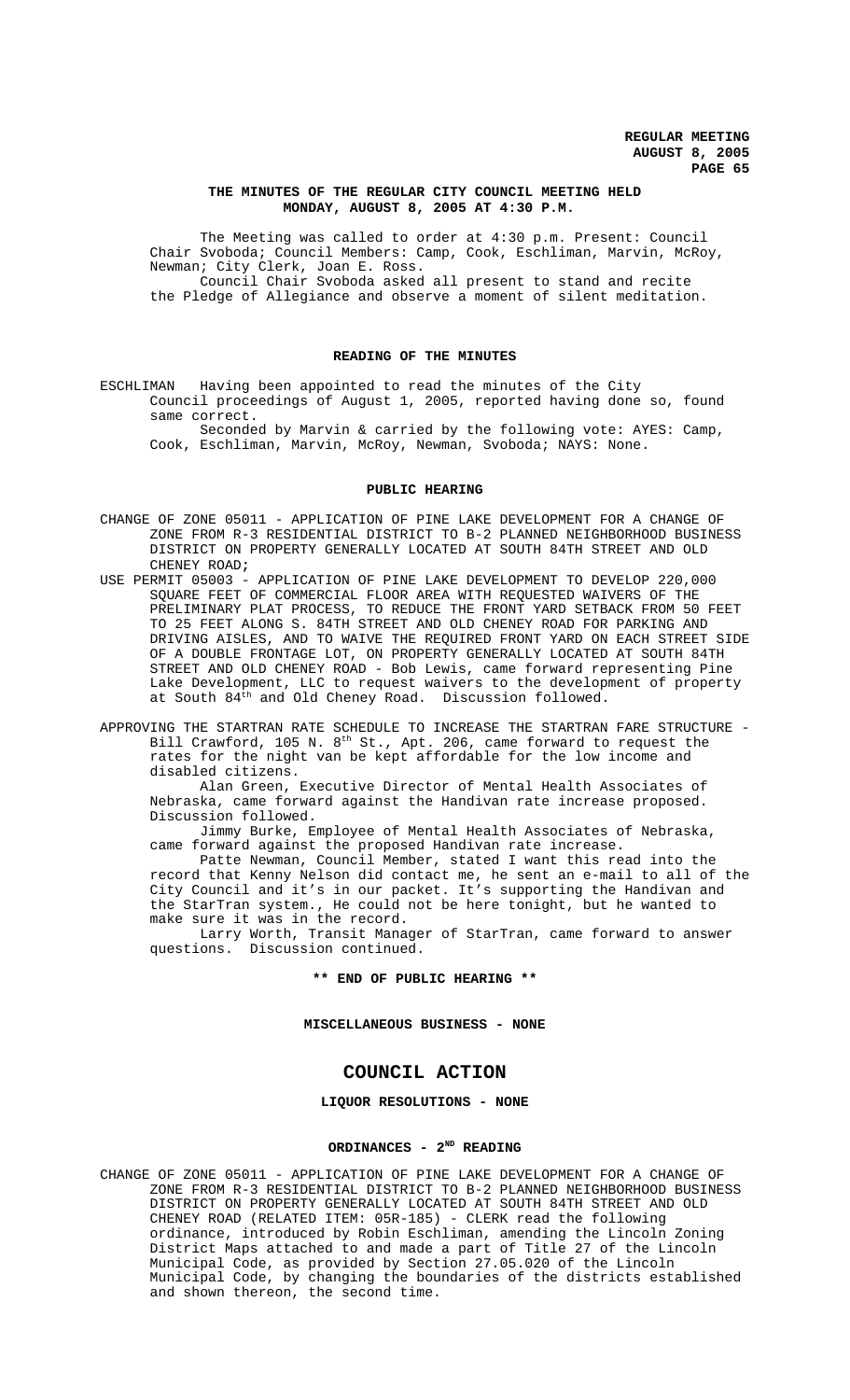USE PERMIT 05003 - APPLICATION OF PINE LAKE DEVELOPMENT TO DEVELOP 220,000 SQUARE FEET OF COMMERCIAL FLOOR AREA WITH REQUESTED WAIVERS OF THE PRELIMINARY PLAT PROCESS, TO REDUCE THE FRONT YARD SETBACK FROM 50 FEET TO 25 FEET ALONG S. 84TH STREET AND OLD CHENEY ROAD FOR PARKING AND DRIVING AISLES, AND TO WAIVE THE REQUIRED FRONT YARD ON EACH STREET SIDE OF A DOUBLE FRONTAGE LOT, ON PROPERTY GENERALLY LOCATED AT SOUTH 84TH STREET AND OLD CHENEY ROAD. (RELATED ITEM: 05-115) (ACTION DATE: 8/15/05)

# **RESOLUTIONS**

APPROVING THE STARTRAN RATE SCHEDULE TO INCREASE THE STARTRAN FARE STRUCTURE - - PRIOR to reading:

MCROY Moved to delay action for one week to 8/15/05. Seconded by Newman & carried by the following vote: AYES: Camp, Cook, Eschliman, Marvin, McRoy, Newman, Svoboda; NAYS: None.

REAPPOINTING HELEN MEEKS TO THE COMMUNITY HEALTH ENDOWMENT BOARD OF TRUSTEES FOR A THREE-YEAR TERM EXPIRING SEPTEMBER 1, 2008 - CLERK read the following resolution, introduced by Robin Eschliman, who moved its adoption:

A-83459 BE IT RESOLVED by the City Council of the City of Lincoln, Nebraska:

That the reappointment of Helen Meeks to the Community Health Endowment Board of Trustees for a three-year term expiring September 1, 2008 is hereby approved.

Introduced by Robin Eschliman Seconded by Marvin & carried by the following vote: AYES: Camp, Cook, Eschliman, Marvin, McRoy, Newman, Svoboda; NAYS: None.

APPOINTING MARY JANE HUMPHREY, RICHARD BOUCHER, AND ED WIMES TO THE COMMUNITY HEALTH ENDOWMENT BOARD OF TRUSTEES FOR THREE-YEAR TERMS EXPIRING SEPTEMBER 1, 2008 - CLERK read the following resolution, introduced by

Robin Eschliman, who moved its adoption:<br>A-83460 BE IT RESOLVED by the City Council BE IT RESOLVED by the City Council of the City of Lincoln, Nebraska:

That the appointment of Mary Jane Humphrey, Richard Boucher, and Ed Wimes to the Community Health Endowment Board of Trustees for threeyear terms expiring September 1, 2008 is hereby approved.

Introduced by Robin Eschliman Seconded by Marvin & carried by the following vote: AYES: Camp, Cook, Eschliman, Marvin, McRoy, Newman, Svoboda; NAYS: None.

SETTING THE HEARING DATE OF MONDAY, AUGUST 15, 2005 AT 1:30 P.M. FOR APP. OF 513 VEGAS GROUP LLC DBA OPULENCE ULTRA CLUB FOR A CLASS C LIQUOR LICENSE AT 1033 O STREET, SUITE 10 - CLERK read the following resolution, introduced by Dan Marvin, who moved its adoption:<br>A-83461 BE IT RESOLVED by the City Council, of the

BE IT RESOLVED by the City Council, of the City of Lincoln, that a hearing date is hereby set for Mon., August 15, 2005 at 1:30 p.m. or as soon thereafter as possible in the City Council Chambers, County-City Building, 555 S. 10<sup>th</sup> St., Lincoln, NE, for App. of 513 Vegas Group LLC dba Opulence Ultra Club for a Class "C" liquor license at 1033 O Street, Suite 10.

If the Police Dept. is unable to complete the investigation by said time, a new hearing date will be set.

Introduced by Dan Marvin Seconded by Newman & carried by the following vote: AYES: Camp, Cook, Eschliman, Marvin, McRoy, Newman, Svoboda; NAYS: None.

SETTING THE HEARING DATE OF MONDAY, AUGUST 22, 2005 AT 1:30 P.M. FOR APP. OF CHRISTO'S PUB, INC. DBA CHRISTO'S PUB FOR A CLASS C LIQUOR LICENSE AT 1200 O STREET CLERK read the following resolution, introduced by Dan Marvin, who moved its adoption:<br>A-83462 BE IT RESOLVED by the Cit

BE IT RESOLVED by the City Council, of the City of Lincoln, that a hearing date is hereby set for Mon., August 22, 2005 at 1:30 p.m. or as soon thereafter as possible in the City Council Chambers, County-City Building, 555 S. 10<sup>th</sup> St., Lincoln, NE, for App. of Christo's Pub, Inc. Dba Christo's Pub for a Class "C" liquor license at 1200 O Street. If the Police Dept. is unable to complete the investigation by said time, a new hearing date will be set.

Introduced by Dan Marvin Seconded by Newman & carried by the following vote: AYES: Camp, Cook, Eschliman, Marvin, McRoy, Newman, Svoboda; NAYS: None.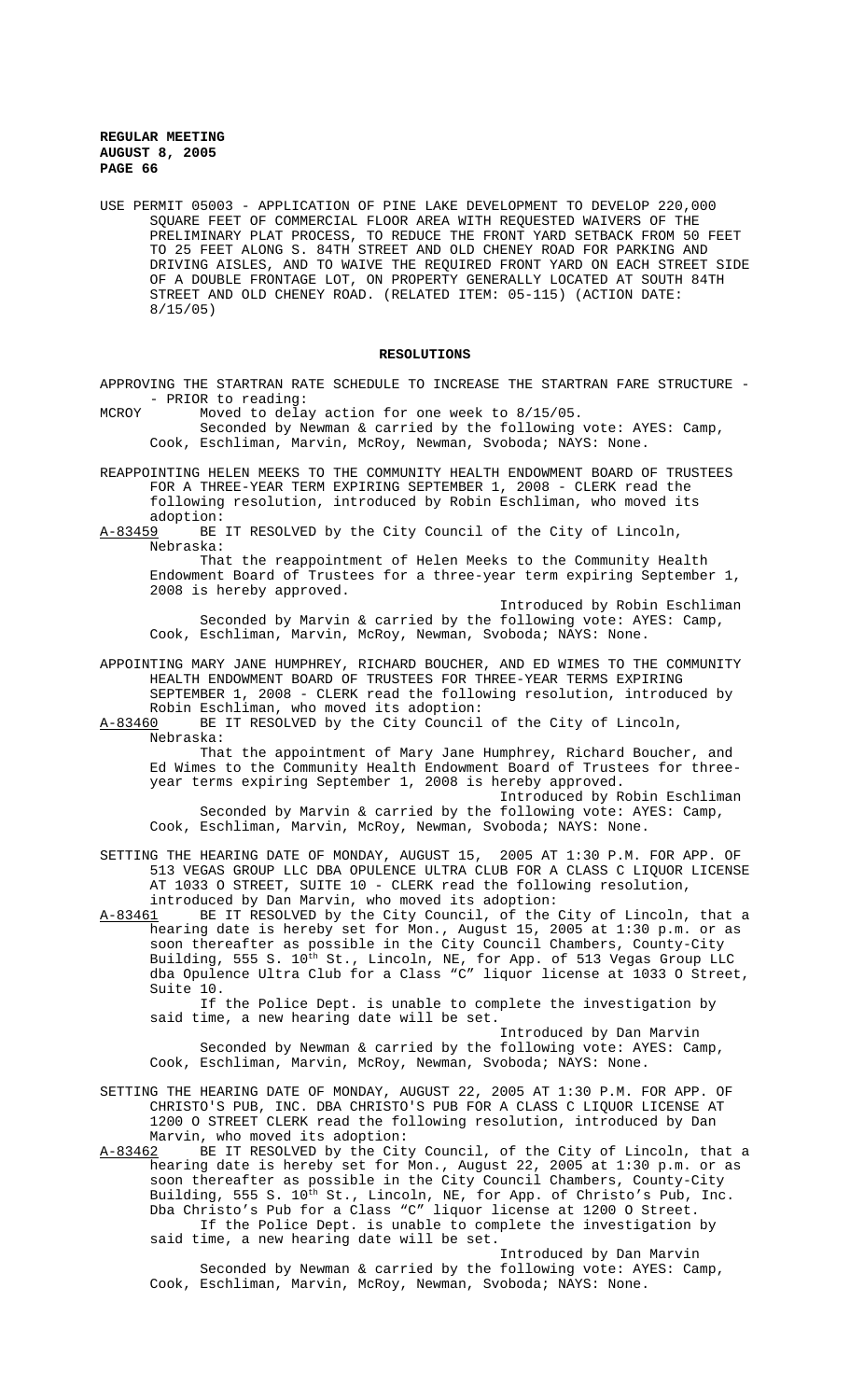SETTING THE HEARING DATE OF MONDAY, AUGUST 22, 2005 AT 1:30 P.M. FOR APP. OF LINCOLN STEAK COMPANY LLC DBA WHISKEY CREEK STEAKHOUSE AT 3000 PINE LAKE RD. FOR A CATERING LICENSE - CLERK read the following resolution, introduced by Dan Marvin, who moved its adoption:

A-83463 BE IT RESOLVED by the City Council, of the City of Lincoln, that a hearing date is hereby set for Mon., August 22, 2005 at 1:30 p.m. or as soon thereafter as possible in the City Council Chambers, County-City Building, 555 S. 10<sup>th</sup> St., Lincoln, NE, for App. of Lincoln Steak Company LLC dba Whiskey Creek Steakhouse for a catering application at 3000 Pine Lake Road.

If the Police Dept. is unable to complete the investigation by said time, a new hearing date will be set.

Introduced by Dan Marvin Seconded by Newman & carried by the following vote: AYES: Camp, Cook, Eschliman, Marvin, McRoy, Newman, Svoboda; NAYS: None.

SETTING THE HEARING DATE OF MONDAY, AUGUST 22, 2005 AT 1:30 P.M. FOR MAN. APP. OF JOEL C. PRIEST FOR BRINKER RESTAURANT CORP. DBA CHILI'S SOUTHWEST GRILL AT 6730 S 27TH STREET - CLERK read the following resolution,

introduced by Dan Marvin, who moved its adoption:<br>A-83464 BE IT RESOLVED by the City Council, of the BE IT RESOLVED by the City Council, of the City of Lincoln, that a hearing date is hereby set for Mon., August 22, 2005 at 1:30 p.m. or as soon thereafter as possible in the City Council Chambers, County-City Building, 555 S. 10<sup>th</sup> St., Lincoln, NE, for Manager Application of Joel C. Priest for Brinker Restaurant Corp. dba Chili's Southwest Grill at 6730 S. 27th Street.

If the Police Dept. is unable to complete the investigation by said time, a new hearing date will be set.

Introduced by Dan Marvin Seconded by Newman & carried by the following vote: AYES: Camp, Cook, Eschliman, Marvin, McRoy, Newman, Svoboda; NAYS: None.

SETTING THE HEARING DATE OF MONDAY, AUGUST 22, 2005 AT 1:30 P.M FOR APP. OF HY VEE, INC #1, HY VEE, INC. #2, & HY VEE, INC. #3 FOR CLASS C LIQUOR LICENSES AT 6919 O STREET, 2343 N. 48TH STREET, & 5020 N. 27TH STREET - CLERK read the following resolution, introduced by Dan Marvin who moved its adoption:<br><u>A-83465</u> BE IT R

BE IT RESOLVED by the City Council, of the City of Lincoln, that a hearing date is hereby set for Mon., August 22, 2005 at 1:30 p.m. or as soon thereafter as possible in the City Council Chambers, County-City Building, 555 S.  $10^{\text{th}}$  St., Lincoln, NE, for App. of Hy Vee's #1, #2, & #3 for Class C liquor licenses at 6919 O St., 2343 N.  $48^{\text{th}}$  St., 5020 N.  $27<sup>th</sup>$  St.

If the Police Dept. is unable to complete the investigation by said time, a new hearing date will be set.

Introduced by Dan Marvin Seconded by Newman & carried by the following vote: AYES: Camp, Cook, Eschliman, Marvin, McRoy, Newman, Svoboda; NAYS: None.

# **PETITIONS AND COMMUNICATIONS**

THE FOLLOWING HAVE BEEN REFERRED TO THE PLANNING DEPT.: Change of Zone 05053 - App. of the Planning Director for a change from P to

R-3 on property 12th Street & Highlands Blvd. Change of Zone 05055 - App. of Richard Evnen of PFS Property LLC for a change

from AG to I-3 at NW 60th & West O Street.

- Use Permit 05007 App. of Richard Evnen of PFS Property LLC for a 735,000 sq. ft. of commercial, with waiver requests to allow on premise ground sounds for each free standing pad site building to be located more than 30' from the buildings and within the front yard setback to dedicate 60' of right-of-way along West O Street instead of 100' and to allow a double frontage lot for Lot 3 located at NW 56th Street and West O Street.
- Special Permit 1689A App. of Mulligan, Inc. an amendment to expand the outdoor premises authorized for the sale of alcohol for consumption on the premises located at S. 56th Street & Old Cheney Road.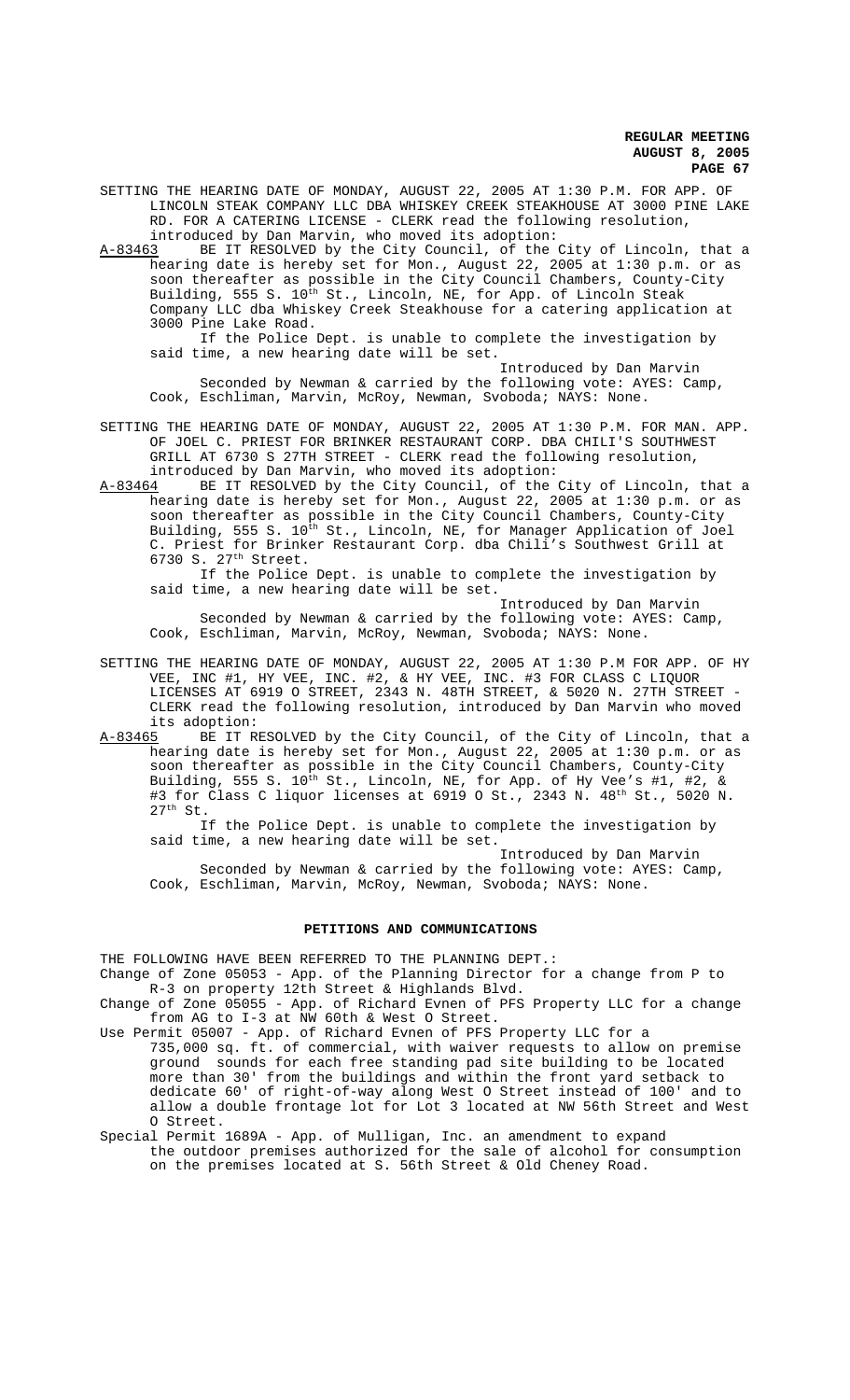THE FOLLOWING REQUESTS FOR REASONABLE ACCOMMODATION APPLICATIONS HAVE BEEN REFERRED TO THE PLANNING COMMISSION:

- 1. Developmental Services of Nebraska, Inc. (DSN), 424 N. Coddington Avenue.
- 2. Developmental Services of Nebraska, Inc. (DSN), 416 N. Coddington Avenue.
- 3. Developmental Services of Nebraska, Inc. (DSN), 5516 Hunts Drive. 4. Developmental Services of Nebraska, Inc. (DSN), 1661 Timber Ridge Road.

# **REPORTS OF CITY OFFICERS**

CLERK'S LETTER AND MAYOR'S APPROVAL OF RESOLUTIONS AND ORDINANCES PASSED BY THE CITY COUNCIL ON AUGUST 1, 2005 - CLERK presented said report which was placed on file in the Office of the City Clerk.

APPROVING THE DISTRIBUTION OF FUNDS REPRESENTING INTEREST EARNINGS ON SHORT-TERM INVESTMENTS OF IDLE FUNDS DURING THE MONTH ENDED JUNE 30, 2005 - CLERK read the following resolution, introduced by Dan Marvin, who moved its adoption:

A-83466 BE IT RESOLVED by the City Council of the City of Lincoln, Nebraska:

That during the month ended June 30, 2005, \$412,631.10 was earned from the investments of "IDLE FUNDS". The same is hereby distributed to the various funds on a pro-rata basis using the balance of each fund and allocating a portion of the interest on the ratio that such balance bears to the total of all fund balances.

Introduced by Dan Marvin Seconded by Newman & carried by the following vote: AYES: Camp, Cook, Eschliman, Marvin, McRoy, Newman, Svoboda; NAYS: None.

- LINCOLN WATER & WASTEWATER SYSTEM RECAPITULATION OF DAILY CASH RECEIPTS FOR JULY 2005 - CLERK presented said report which was placed on file in the Office of the City Clerk. **(8-71)**
- REPORT FROM CITY TREASURER OF FRANCHISE TAX FOR THE MONTH OF JUNE 2005 FROM AQUILA - CLERK presented said report which was placed on file in the Office of the City Clerk. **(16-1)**
- REPORT FROM CITY TREASURER OF FRANCHISE TAX FOR THE QUARTER ENDING JUNE 30, 2005 FROM TIME WARNER CABLE - CLERK presented said report which was placed on file in the Office of the City Clerk. **(41-2518A)**
- REPORT FROM CITY TREASURER OF TELECOMMUNICATION OCCUPATION TAX FOR THE MONTHS OF JAN.-JUNE, 2005: D&D COMM.; APRIL, 2005: NWSI; APRIL-JUNE, 2005: AMERIVISION, CLARICOM, TRINSIC, VOICESTREAM, TOUCH 1; MAY, 2005: NEBRASKA TECHNOLOGY & TELECOMM., CELLULAR ONE, CRICKET, USCOC OF GREATER IOWA, NEW CINGULAR WIRELESS, AT&T COMM. OF MIDWEST, ALLTEL NEBRASKA, ALLTEL COMM. OF NEBRASKA, ALLTEL SYSTEMS OF THE MIDWEST, 360 NETWORKS(USA), WORKING ASSETS, VIRGIN MOBILE USA, UCN, TRANS NATIONAL COMM. INT'L., CIII COMM. OPERATIONS, CINCINNATI BELL ANY DISTANCE, XO COMM., BELL ATLANTIC COMM., ON STAR, INTELLICALL OPERATOR, GLOBAL CROSSING, PRIMUS, MCLEODUSA, ACN, ADVANCED TEL, VERIZON, TELECORP., LIBERTY WIRELESS, KDDI AMERICA, T-NETIX, QUANTUM SHIFT, IBM GLOBAL, VOICECOM, QWEST, TRACFONE WIRELESS, GUARANTEED PHONE, ONE CALL; JUNE 2005: SPRINT SPECTRUM, SPRINT, NEXTEL PARTNERS, NETWORK BILLING SYSTEMS, SBC LONG DISTANCE, LIGHTYEAR NETWORK SOLUTIONS, NOS COMM., GTC, LDMI, GLOBALCOM, ACCERIS, ZONE, TRI-M, ASSOCIATION ADM., AFFINITY NETWORK, ATS MOBILE TELEPHONE, NOSVA LTD, VARTEC, EXCEL. - CLERK presented said report which was placed on file in the Office of the City Clerk. **(20)**

# ORDINANCES - 1<sup>ST</sup> READING

REPEALING SECTION 10.48.090 OF THE LINCOLN MUNICIPAL CODE RELATING TO THE SALE OF ABANDONED OR SEIZED BICYCLES - CLERK read an ordinance, introduced by Dan Marvin, repealing Section 10.48.090 of the Lincoln Municipal Code relating to the sale of abandoned or seized bicycles, the first time.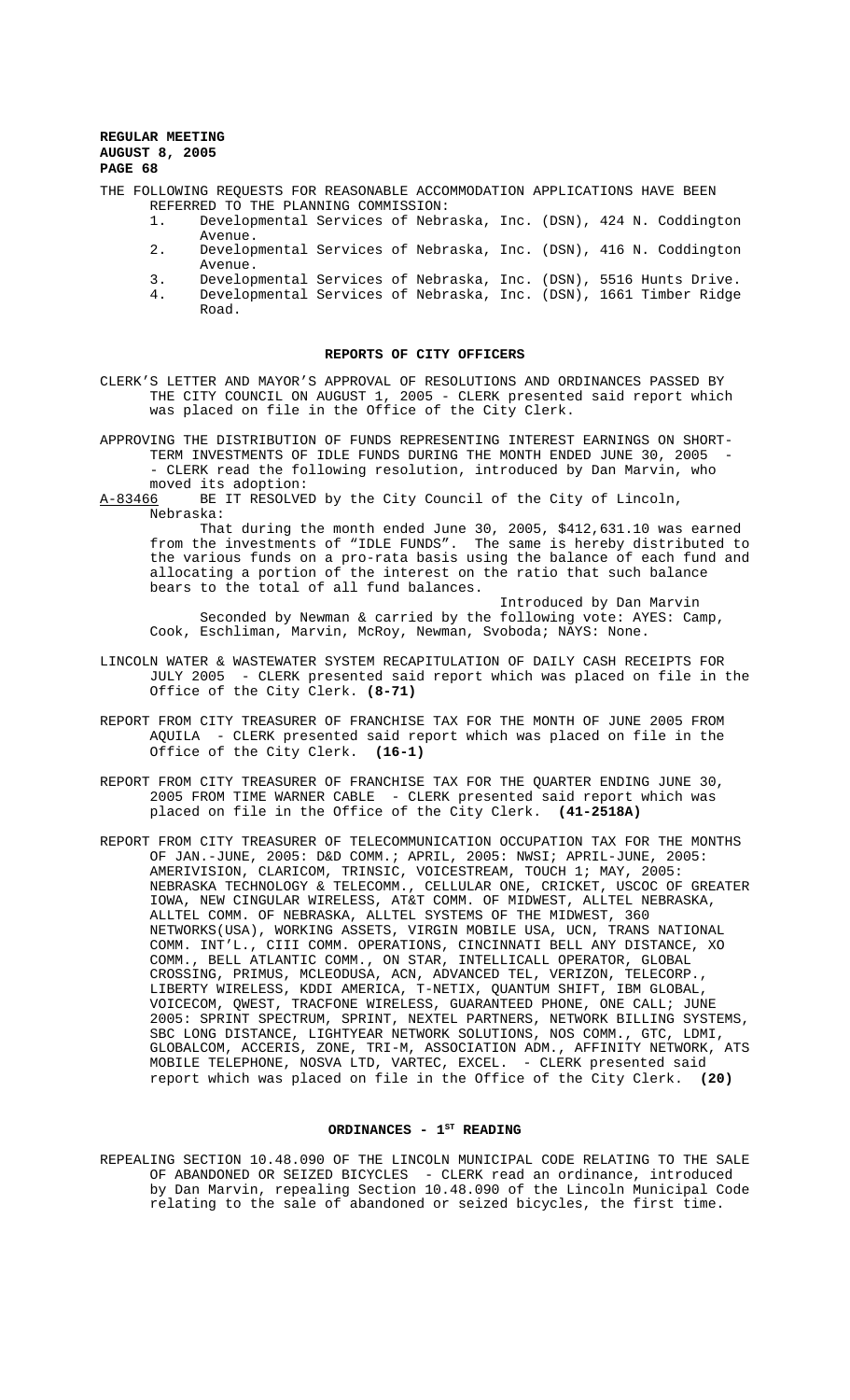- AMENDING CHAPTER 8.06 AIR POLLUTION, 8.20 FOOD CODE, 8.24 NOISE CONTROL, 8.38 PUBLIC SWIMMING POOLS, 8.40 SPA FACILITIES, 8.44 WATER WELLS, AND 24.38 ON-SITE WASTEWATER TREATMENT, TO INCREASE FEES FOR VARIOUS PERMITS AND TO CREATE FEES FOR NOISE VARIANCES - CLERK read an ordinance, introduced by Dan Marvin, amending Title 8 of the Lincoln Municipal Code relating to Health and Sanitation to increase various permit fees and to create fees for noise variances by amending Section 8.06.145 to increase the open burning permit fee; amending Section 8.20.150 to increase food establishment permit fees; amending Section 8.20.160 to increase fees for late renewal of food establishment permits; amending Section 8.20.170 to increase reinstatement fees for permits issued under the Lincoln Food Code; amending Section 8.20.230 to increase restricted food manager permit fee and the food manager permit fee; amending Section 8.24.150 to provide a permit fee for noise control ordinance variances; amending Section 8.38.090 to increase the permit fee for a public swimming pool; amending Section 8.40.070 to increase spa facility permit fees; amending Section 8.44.060 to provide water well permits shall be valid for one year rather than two years; amending Section 8.44.070 to increase water well permit fees; and amending Section 24.38.070 to increase permit fees for wastewater treatment systems and related permits; and repealing Sections 8.06.145, 8.20.150, 8.20.160, 8.20.170, 8.20.230, 8.24.150, 8.38.090, 8.40.070, 8.44.060, 8.44.070, 24.38.070 of the Lincoln Municipal Code as hitherto existing, the first time.
- APPROVING A TRANSFER OF APPROPRIATIONS AND CASH BETWEEN CERTAIN CAPITAL IMPROVEMENT PROJECTS WITHIN THE WATER CONSTRUCTION FUND, STREET CONSTRUCTION/VEHICLE TAX FUND, PARKING REVENUE FUND, AND SANITARY SEWER CONSTRUCTION FUND WITHIN THE PUBLIC WORKS & UTILITIES DEPARTMENT - CLERK read an ordinance, introduced by Dan Marvin, approving the transfer of unspent and unencumbered appropriations and cash (if any) between certain capital improvement projects within the Water Construction Fund, Street Construction/Vehicle Tax Fund, Parking Revenue Fund, and Sanitary Sewer Construction Fund within the Public Works & Utilities Department, the first time.
- COMP. PLAN AMENDMENT 05013 AMENDING THE 2025 LINCOLN/LANCASTER COUNTY COMPREHENSIVE PLAN TO CHANGE THE LAND USE DESIGNATION FROM COMMERCIAL AND INDUSTRIAL TO URBAN RESIDENTIAL ON PROPERTY GENERALLY LOCATED ALONG HUMPHREY AVENUE BETWEEN N. 14TH AND N. 27TH STREETS. (RELATED ITEMS: 05R-190, 05-119, 05R-191, 05R-120).
- ANNEXATION 05009 AMENDING THE LINCOLN CORPORATE LIMITS MAP BY ANNEXING APPROXIMATELY 22 ACRES OF PROPERTY GENERALLY LOCATED NORTHWEST OF I-80 AND N. 27TH STREET. (RELATED ITEMS: 05R-190, 05-119, 05R-191, 05R-120) - CLERK read an ordinance, introduced by Dan Marvin, annexing and including the below described land as part of the City of Lincoln, Nebraska and amending the Corporate Limits Map attached to and made a part of Ordinance No. 18208, to reflect the extension of the corporate limits boundary of the City of Lincoln, Nebraska established and shown thereon, the first time.
- APPROVING THE STONE BRIDGE CREEK THE VILLAS CONDITIONAL ANNEXATION AND ZONING AGREEMENT BETWEEN THE CITY AND STONEBRIDGE CREEK, LLC RELATING TO THE ANNEXATION OF APPROXIMATELY 22 ACRES, GENERALLY LOCATED NORTHWEST OF THE I-80 AND NORTH 27TH STREET INTERCHANGE. (RELATED ITEMS: 05R-190, 05-119, 05R-191, 05R-120).
- CHANGE OF ZONE 04081 APPLICATION OF STONE BRIDGE CREEK LLC FOR A CHANGE OF ZONE FROM I-3 EMPLOYMENT CENTER DISTRICT TO R-3 RESIDENTIAL DISTRICT AND FROM AG AGRICULTURAL DISTRICT TO I-3 EMPLOYMENT DISTRICT ON PROPERTY GENERALLY LOCATED NORTHWEST OF I-80 AND N. 27TH STREET.(RELATED ITEMS: 05R-190, 05-119, 05R-191, 05R-120) - CLERK read an ordinance, introduced by Dan Marvin, amending the Lincoln Zoning District Maps attached to and made a part of Title 27 of the Lincoln Municipal Code, as provided by Section 27.05.020 of the Lincoln Municipal Code, by changing the boundaries of the districts established and shown hereon, the first time.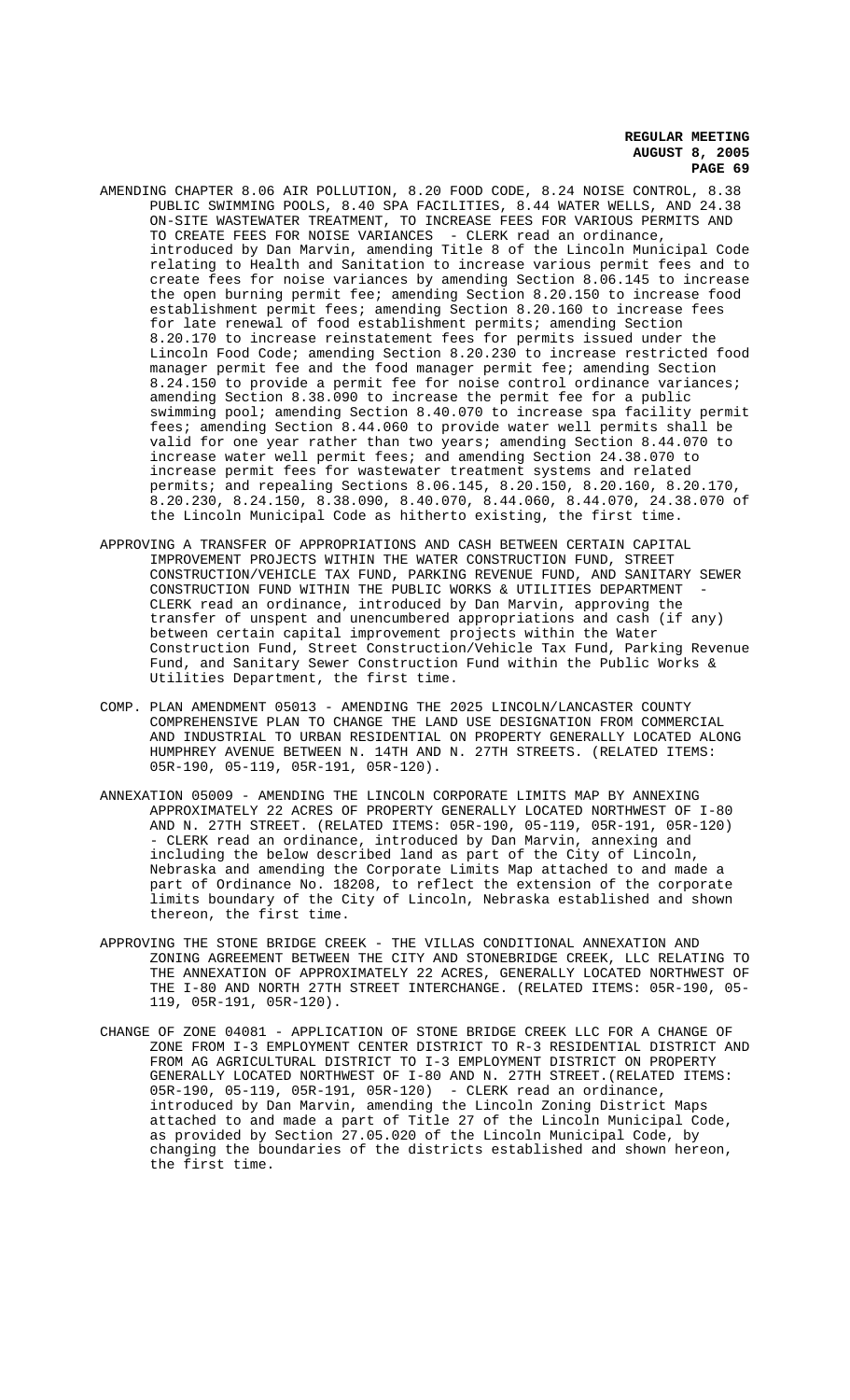- CHANGE OF ZONE 04063 AMENDING CHAPTER 27.68 OF THE LINCOLN MUNICIPAL CODE, PERSONAL WIRELESS FACILITIES, TO DELETE THE REQUIREMENT FOR AN ADMINISTRATIVE PERMIT TO COLLOCATE ON EXISTING FACILITIES, TO CLARIFY HOW THE FALL ZONE IS MEASURED, AND TO DELETE THE DEFINITION OF "MODIFICATION" - CLERK read an ordinance, introduced by Dan Marvin, amending Chapter 27.68 of the Lincoln Municipal Code relating to Personal Wireless Facilities to by amending Section 27.68.020 to delete the definition of "modification"; amending Section 27.68.030 to delete the requirement for an administrative permit to co-locate on existing facilities; amending Section 27.68.110 to clarify how the fall zone is measured; and repealing Sections 27.68.020, 27.68.030, and 27.68.110 of the Lincoln Municipal Code as hitherto existing, the first time.
- STREET NAME CHANGE 05006 RENAMING BLAINE COURT AS BLAINE DRIVE GENERALLY LOCATED ON THE EAST SIDE OF ENTERPRISE DRIVE, 1/4 MILE NORTH OF FOLKWAYS BLVD. IN TABITHA NEW COMMUNITY - CLERK read an ordinance, introduced by Dan Marvin, changing the name of Blaine Court to Blaine Drive located on the east side of Enterprise Drive, 1/4 mile north of Folkways Boulevard in Tabitha New Community, as recommended by the Street Name Committee, the first time.

# ORDINANCES - 3<sup>RD</sup> READING

AUTHORIZING THE EXECUTION AND DELIVERY OF A LEASE-PURCHASE AGREEMENT WITH UNION BANK & TRUST COMPANY, LINCOLN, NEBRASKA, IN AN AMOUNT NOT TO EXCEED \$2,000,000 FOR THE ACQUISITION BY THE CITY OF STREET LIGHTING EQUIPMENT - CLERK read an ordinance, introduced by Jonathan Cook, authorizing and approving a lease-purchase agreement among the City, Union Bank & Trust Company, as Lessor, and Union Bank & Trust Company, as Registrar and Paying Agent, with respect to the purchase and installation of street light poles and related equipment; approving the issuance, sale and delivery by the Lessor of not to exceed \$2,000,000 aggregate principal amount of certificates of participation in said lease; fixing in part and providing for the fixing in part of certain provision of the lease; and related matters, the third time. COOK Moved to pass the ordinance as read.

Seconded by Marvin & carried by the following vote: AYES: Camp, Cook, Eschliman, Marvin, McRoy, Newman, Svoboda; NAYS: None. The ordinance, being numbered **#18585**, is recorded in Ordinance Book #25, Page

- APPROVING A FIVE-YEAR/3,500 HOUR LEASE/PURCHASE AGREEMENT BETWEEN THE CITY AND DEERE CREDIT INC. TO PROVIDE A 90-HORSE POWER CLASS BACKHOE LOADER FOR USE BY THE PUBLIC WORKS & UTILITIES WATER DIVISION IN CONSTRUCTION AND MAINTENANCE PROJECTS - CLERK read an ordinance, introduced by Jonathan Cook, accepting and approving a five-year/3,500 hour lease agreement between the City of Lincoln, Nebraska and Deere Credit, Inc. for a 90 horse power class backhoe loader for use by the Public Works & Utilities Water Division, the third time.
- COOK Moved to pass the ordinance as read. Seconded by Marvin & carried by the following vote: AYES: Camp, Cook, Eschliman, Marvin, McRoy, Newman, Svoboda; NAYS: None. The ordinance, being numbered **#18586**, is recorded in Ordinance Book #25, Page
- APPROVING AN INTERLOCAL AGREEMENT BETWEEN THE CITY AND LINCOLN PUBLIC SCHOOLS TO SHARE SPACE FOR JOINT PROGRAMMING (FOR THE OPERATION OF A TEEN

CENTER) AT PARK MIDDLE SCHOOL - PRIOR to reading:<br>NEWMAN Moved to amend the agreement to Bill No. 05 Moved to amend the agreement to Bill No. 05-103.

- Seconded by Cook & carried by the following vote: AYES: Camp, Cook, Eschliman, Marvin, McRoy, Newman, Svoboda; NAYS: None. CLERK Read an ordinance, introduced by Jonathan Cook, accepting and
- approving an Interlocal Agreement between the City of Lincoln and Lincoln Public Schools to share space and joint programming in the operation of a Teen Center at Park Middle School for a 25-year term in effect until September 1, 2030, the third time. COOK Moved to pass the ordinance as amended.
- Seconded by Marvin & carried by the following vote: AYES: Camp, Cook, Eschliman, Marvin, McRoy, Newman, Svoboda; NAYS: None.
- The ordinance, being numbered **#18587**, is recorded in Ordinance Book #25, Page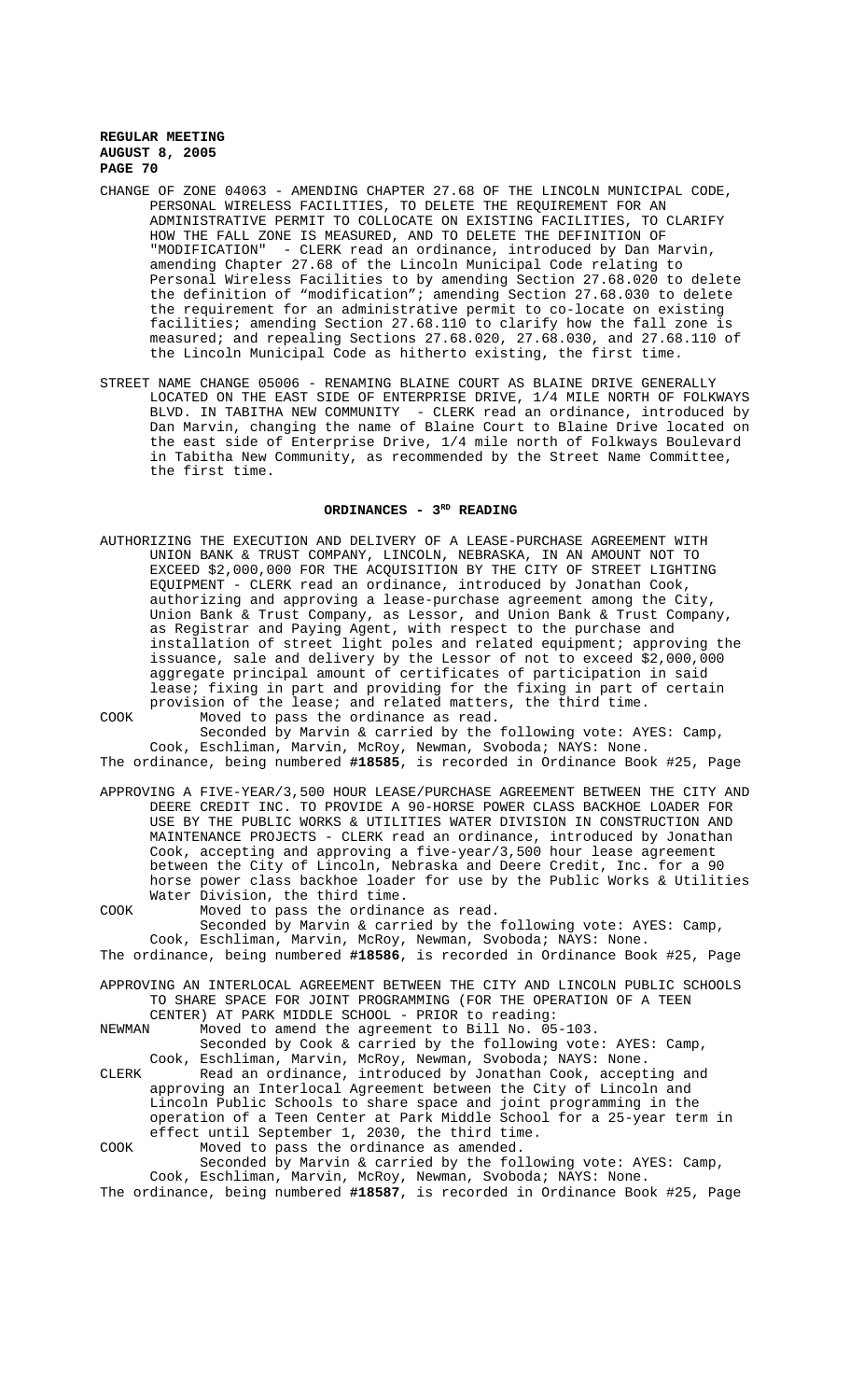AMENDING THE PAY SCHEDULE FOR THE EMPLOYEE GROUP WHOSE CLASSIFICATIONS ARE ASSIGNED TO THE PAY RANGE PREFIXED BY THE LETTER N TO ADJUST THE SCHEDULES OF ANNUAL, MONTHLY, BIWEEKLY AND HOURLY PAY RANGE EQUIVALENTS - CLERK read an ordinance, introduced by Jonathan Cook, adopting pay schedules and schedules of pay ranges for employees of the City of Lincoln, Nebraska whose classifications are assigned to pay ranges prefixed by the letter "N"; and repealing Ordinance No. 18414, passed by the City Council on August 9, 2004, the third time. COOK Moved to pass the ordinance as read.

Seconded by Newman & carried by the following vote: AYES: Camp, Cook, Eschliman, Marvin, McRoy, Newman, Svoboda; NAYS: None. The ordinance, being numbered **#18588**, is recorded in Ordinance Book #25, Page

AMENDING THE PAY SCHEDULE FOR THE EMPLOYEE GROUP WHOSE CLASSIFICATIONS ARE ASSIGNED TO THE PAY RANGE PREFIXED BY THE LETTER X TO ADJUST THE SCHEDULES OF ANNUAL, MONTHLY, BIWEEKLY AND HOURLY PAY RANGE EQUIVALENTS - CLERK read an ordinance, introduced by Jonathan Cook, adopting pay schedules and schedules of pay ranges for employees of the City of Lincoln, Nebraska whose classifications are assigned to pay ranges prefixed by the letter "X" and repealing Ordinance No. 18422, passed by the City Council on August 9, 2004, the third time. COOK Moved to pass the ordinance as read.

Seconded by Newman & carried by the following vote: AYES: Camp, Cook, Eschliman, Marvin, McRoy, Newman, Svoboda; NAYS: None. The ordinance, being numbered **#18589**, is recorded in Ordinance Book #25, Page

AMENDING THE PAY SCHEDULE FOR THE EMPLOYEE GROUP WHOSE CLASSIFICATIONS ARE ASSIGNED TO THE PAY RANGE PREFIXED BY THE LETTER E TO ADJUST THE SCHEDULES OF ANNUAL, MONTHLY, BIWEEKLY AND HOURLY PAY RANGE EQUIVALENTS - CLERK read an ordinance, introduced by Jonathan Cook, adopting pay schedules and schedules of pay ranges for employees of the City of Lincoln, Nebraska whose classifications are assigned to pay ranges prefixed by the letter "E"; and repealing Ordinance No. 18419, passed by the City Council on August 9, 2004, the third time.

COOK Moved to pass the ordinance as read. Seconded by Newman & carried by the following vote: AYES: Camp, Cook, Eschliman, Marvin, McRoy, Newman, Svoboda; NAYS: None. The ordinance, being numbered **#18590**, is recorded in Ordinance Book #25, Page

AMENDING THE PAY SCHEDULE FOR THE EMPLOYEE GROUP WHOSE CLASSIFICATIONS ARE ASSIGNED TO THE PAY RANGE PREFIXED BY THE LETTER M TO ADJUST THE SCHEDULES OF ANNUAL, MONTHLY, BIWEEKLY AND HOURLY PAY RANGE EQUIVALENTS - PRIOR to reading:

CAMP Moved to delay action on Bill No. 05-107 for two weeks to 8/22/05. Seconded by Eschliman & carried by the following vote: AYES: Camp, Cook, Eschliman, Marvin, McRoy, Newman, Svoboda; NAYS: None.

CLERK Read an ordinance, introduced by Jonathan Cook, adopting pay schedules and schedules of pay ranges for employees of the City of Lincoln, Nebraska whose classifications are assigned to pay ranges prefixed by the letter "M"; and repealing Ordinance No. 18479, passed by the City Council on December 13, 2004, the third time.

AMENDING THE PAY SCHEDULE FOR THE EMPLOYEE GROUP WHOSE CLASSIFICATIONS ARE ASSIGNED TO THE PAY RANGE PREFIXED BY THE LETTER F TO ADJUST THE SCHEDULES OF ANNUAL, MONTHLY, BIWEEKLY AND HOURLY PAY RANGE EQUIVALENTS - CLERK read an ordinance, introduced by Jonathan Cook, adopting pay schedules and schedules of pay ranges for employees of the City of Lincoln, Nebraska whose classifications are assigned to pay ranges prefixed by the letter "F" and repealing Ordinance No. 18222, passed by the City Council on August 11, 2003, the third time.

COOK Moved to pass the ordinance as read. Seconded by Marvin & carried by the following vote: AYES: Camp, Cook, Eschliman, Marvin, McRoy, Newman, Svoboda; NAYS: None.

The ordinance, being numbered **#18591**, is recorded in Ordinance Book #25, Page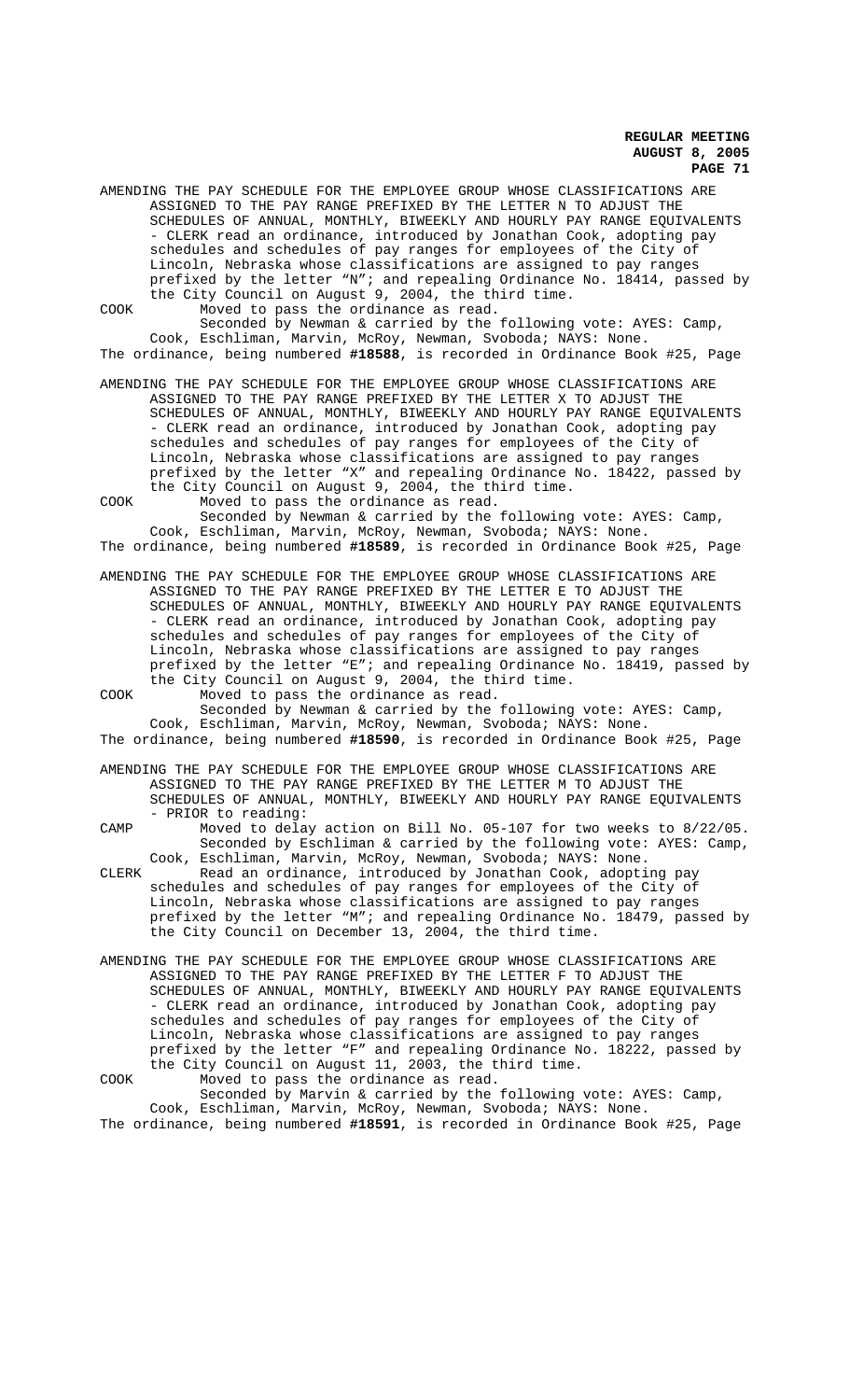AMENDING THE PAY SCHEDULE FOR THE EMPLOYEE GROUP WHOSE CLASSIFICATIONS ARE ASSIGNED TO THE PAY RANGE PREFIXED BY THE LETTER B TO ADJUST THE SCHEDULES OF ANNUAL, MONTHLY, BIWEEKLY AND HOURLY PAY RANGE EQUIVALENTS - CLERK read an ordinance, introduced by Jonathan Cook, adopting pay schedules and schedules of pay ranges for employees of the City of Lincoln, Nebraska whose classifications are assigned to pay ranges prefixed by the letter "B"; and repealing Ordinance No. 18413, passed by the City Council on August 9, 2004, the third time. COOK Moved to pass the ordinance as read.

Seconded by Newman & carried by the following vote: AYES: Camp, Cook, Eschliman, Marvin, McRoy, Newman, Svoboda; NAYS: None. The ordinance, being numbered **#18592**, is recorded in Ordinance Book #25, Page

AMENDING THE PAY SCHEDULE FOR THE EMPLOYEE GROUP WHOSE CLASSIFICATIONS ARE ASSIGNED TO THE PAY RANGE PREFIXED BY THE LETTER P TO ADJUST THE SCHEDULES OF ANNUAL, MONTHLY, BIWEEKLY AND HOURLY PAY RANGE EQUIVALENTS - CLERK read an ordinance, introduced by Jonathan Cook, adopting pay schedules and schedules of pay ranges for employees of the City of Lincoln, Nebraska whose classifications are assigned to pay ranges prefixed by the letter "P"; and repealing third time. COOK Moved to pass the ordinance as read.

Seconded by Newman & carried by the following vote: AYES: Camp, Cook, Eschliman, Marvin, McRoy, Newman, Svoboda; NAYS: None. The ordinance, being numbered **#18593**, is recorded in Ordinance Book #25, Page

- AMENDING THE PAY SCHEDULE FOR THE EMPLOYEE GROUP WHOSE CLASSIFICATIONS ARE ASSIGNED TO THE PAY RANGE PREFIXED BY THE LETTERS A AND C TO ADJUST THE SCHEDULES OF ANNUAL, MONTHLY, BIWEEKLY AND HOURLY PAY RANGE EQUIVALENTS - CLERK read an ordinance, introduced by Jonathan Cook, adopting pay schedules and schedules of pay ranges for employees of the City of Lincoln, Nebraska whose classifications are assigned to pay ranges prefixed by the letters "A" and "C"; and repealing Ordinance No. 18412, passed by the City Council on August 9, 2004, the third time. COOK Moved to pass the ordinance as read.
- Seconded by Camp & carried by the following vote: AYES: Camp, Cook, Eschliman, Marvin, McRoy, Newman, Svoboda; NAYS: None. The ordinance, being numbered **#18594**, is recorded in Ordinance Book #25, Page

AMENDING LINCOLN MUNICIPAL CODE § 2.76.040 UPDATING DEFINITIONS; § 2.76.135 TO ESTABLISH STEP PAY PLANS FOR A AND C CLASSIFICATIONS; §§ 2.76.145 & 2.76.150 TO PROVIDE CONSISTENCY WITH OTHER STEP PLANS; § 2.76.153 TO INCREASE SHIFT DIFFERENTIAL; § 2.76.155 TO INCREASE LONGEVITY PAY; § 2.76.160 TO DELETE REFERENCE TO CLASSIFICATIONS BEGINNING WITH THE LETTERS A AND C; § 2.76.200 TO AMEND OUT OF CLASS PAY TO COORDINATE WITH THE STEP PLAN; § 2.76.380 TO AMEND PROVISIONS RELATED TO SICK LEAVE PAYOUT; AND § 2.76.395 TO AMEND PROVISIONS RELATING TO VACATION LEAVE - CLERK read an ordinance, introduced by Jonathan Cook, amending Chapter 2.76 of the Lincoln Municipal Code relating to the Personnel System by amending Section 2.76.040 to provide that fire trainees shall be eligible to participate in the group health and dental plans; amending 2.76.135 to establish step pay plans for pay ranges prefixed by "A" and "C"; amending Sections 2.76.145 and 2.76.150 to provide consistency with other step plans; amending Section 2.76.153 to increase shift differential; amending Section 2.76.155 to increase longevity pay; amending Section 2.76.160 to delete references to pay ranges prefixed by the letters "A" and "C"; amending 2.76.200 to amend out-of-class pay to coordinate with the step plan; amending Section 2.76.380 to amend provisions related to sick leave payout; amending Section 2.76.395 to revise provisions relating to vacation leave; and repealing Sections 2.76.040, 2.76.135, 2.76.145, 2.76.150, 2.76.153, 2.76.155, 2.76.160, 2.76.200, 2.76.380 and 2.76.395 of the Lincoln Municipal Code as hitherto existing, the third time. COOK Moved to pass the ordinance as read.

Seconded by Newman & carried by the following vote: AYES: Camp, Cook, Eschliman, Marvin, McRoy, Newman, Svoboda; NAYS: None. The ordinance, being numbered **#18595**, is recorded in Ordinance Book #25, Page

**MAYOR'S VETO OF RESOLUTION NO. A-83439 -** HEARING ON DAN HOFFMAN'S NOTICE OF APPEAL APPEALING FROM THE IMPACT FEES DETERMINATION OF IMPACT FEES IMPOSED FOR THE SINGLE-FAMILY DWELLING LOCATED AT 2464 WOODSCREST AVE. AND REQUESTING A WAIVER OR REDUCTION OF SAID FEES - COOK moved to override the Mayor's Veto of Resolution A-83439. Seconded by Newman & carried by the following vote: AYES: Camp,

Cook, Eschliman, Marvin, McRoy, Newman, Svoboda; NAYS: None.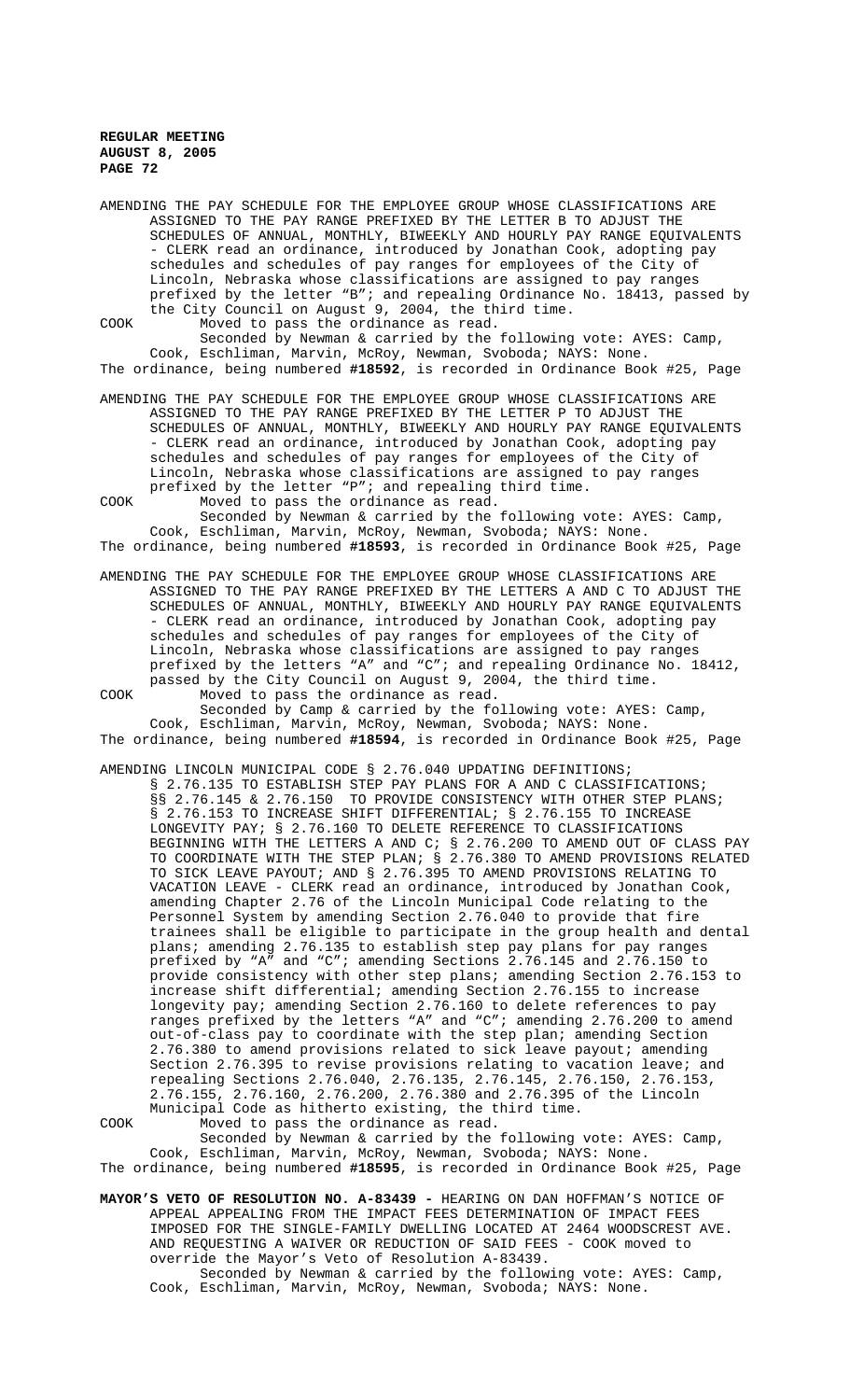### **MISCELLANEOUS BUSINESS**

**PENDING -** 

CAMP Moved to extend the Pending List to August 15, 2005. Seconded by Marvin & carried by the following vote: AYES: Camp, Cook, Eschliman, Marvin, McRoy, Newman, Svoboda; NAYS: None.

#### **UPCOMING RESOLUTIONS -**

CAMP Moved to approve the resolutions to have Public Hearing on August 15, 2005. Seconded by Marvin & carried by the following vote: AYES: Camp, Cook, Eschliman, Marvin, McRoy, Newman, Svoboda; NAYS: None.

## **ADJOURNMENT 5:11 P.M. RECONVENED 5:25 P.M.**

#### **ONE AND SIX YEAR STREETS & HIGHWAY PUBLIC HEARING**

Chairperson Svoboda: This evening, the Lincoln City Council is holding a Public Hearing on the One and Six Year Streets and Highways Program. For the record, we are assembled in the City Council Chambers, Lincoln, Nebraska. The date is August 8th, 2005, the time is 5:25 p.m.. A recording of the hearing and proceeding is being made. Present and conducting this hearing are City Council members: Patte Newman, Jonathan Cook, Annette McRoy, Jon Camp, Dan Marvin, Robin Eschliman and myself, Ken Svoboda - Chairperson. This public hearing is held each year to fulfill state statutory requirements and also serves as the public hearing for the City's Capitol Improvements Program. It should be noted that the C.I.P. is a "funding" document only. The one year program lists projects proposed for final design, right-of-way acquisition, construction or study during Fiscal Year 2006. The second through sixth year (FY 2007- 2011) program lists those projects which are in same phase of development or will enter the street planning process. All projects were identified on the public hearing notice, advertised in the Lincoln Journal Star on Sunday, July 24, 2005. Also, this notice was placed on the City's website on July 12, 2005, as well as on Channel 5. This Public Hearing is being held so citizens will have an opportunity to express their views on this proposed program. In addition, citizens have 10 days after the hearing to submit any statements or exhibits to the Public Works Department. Therefore, all statements and exhibits received on or before, August 18th, 2005 will become a part of the Public Hearing record. These statements should be forwarded to Roger Figard, City Public Works Department, Engineering Services, 531 Westgate Boulevard / Suite 100, Lincoln, Nebraska 68528. This Public Hearing is divided into three parts. First, city staff will present information related to the program. The second part of the hearing is for your participation. We are here to receive input from you. Part three of the hearing will be my closing statement. At this time I would like to call upon Public Works & Utilities staff to present information relating to this program.

Karl Fredrickson, Director of Public Works & Utilities, also joining me in the Chambers today is Roger Figard, City Engineer, Scott Opfer, Thomas Shafer, Wayne Teten should questions arise on construction schedules. As stated earlier by Councilman Svoboda this Public Hearing is to fulfill state statutory requirement, which ensures that an integrated system of public roads is provided for the general welfare of the state, counties and municipalities. The program is administered by the State Board of Public Roads Classifications and Standards.

The proposed One and Six Year Streets and Highways Program and the Capitol Improvement Program for fiscal years 2006 through 2011 reflects an average annual expenditure of nearly \$33.4 million per year. This annual expenditure is comprised of \$22.3 million of City revenues, \$8.1 million in federal aide, and \$3 million in other funds which include state and federal, Train Mile Tax, and Railroad Transportation Safety District. I have a list of these projects. On this sheet I have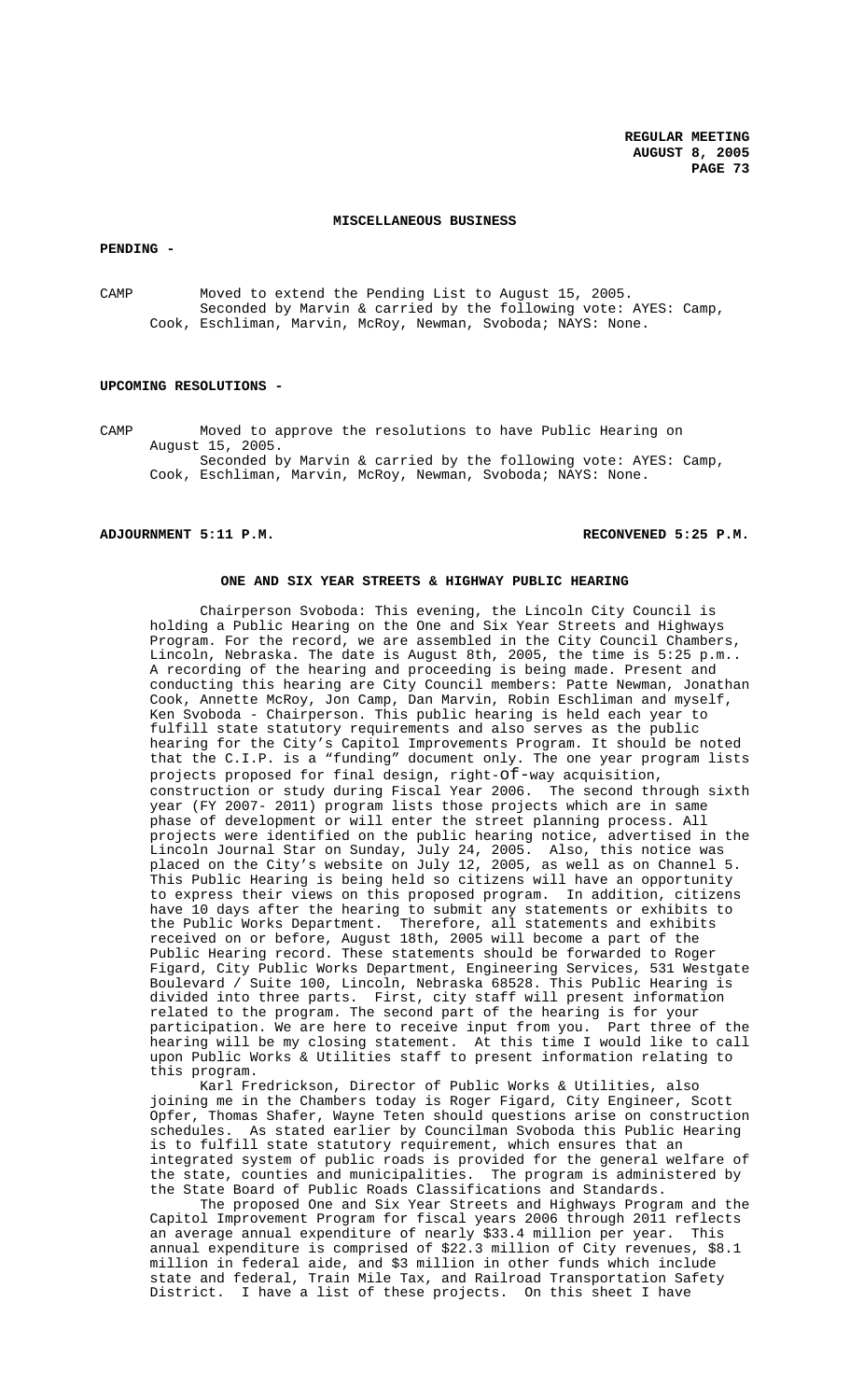showing on the screen essentially is a one year program that shows continuing of our on-going commitment to 84<sup>th</sup> Street, Antelope Valley projects such as the Big "T", Homestead Expressway, South Beltway, Capitol Parkway West where the interchange is being built at Highway 77 by the State, continued work on the preliminary design and right-of-way acquisition on the Antelope Valley series of projects, work on Harris Overpass as replacement and Yankee Hill Road, a couple more on the top, Die Lake Road between  $40^{\text{th}}$  and  $56^{\text{th}}$ , and  $48^{\text{th}}$  Street at Huntington Avenue. And, in the second through the sixth year we show ongoing work on the Antelope Valley series of projects, again Harris Overpass, South Beltway, Southwest  $40^{\text{th}}$  Street railroad viaduct, and  $48^{\text{th}}$  at Madison. All of the projects listed in the One and Six are also in the City's Capitol Improvement Program that will also be for hearing later tonight. With that I'll entertain any questions.

Chairperson Svoboda: Are there any questions of Staff? Jonathan. Jonathan Cook, Council Member: Just a quick one regarding the Antelope Valley terminology there. All the projects are said to be in Phase One except the Channel Wall projects which are said to be Phase Two or Phase Three what does that mean?

Mr. Fredricksen: I may need Roger to help me out here, essentially the Channel Phase 2 and 3 are probably the subchannels. We get the north-south roadway going along the channel broken up into two or three phases to go along with it, but it's all part of the Antelope Valley Phase One series of projects.

Mr. Cook: Okay, so Phase One elsewhere in this is referring to the Phase One of Antelope Valley, but Phase Two and Phase Three is a subphase.

Mr. Fredricksen: Yes, of Phase One that is correct. Chairperson Svoboda: Any more questions of Karl or Staff? Yes Dan.

Dan Marvin, Council Member: The federal dollars were moved whether we have them or not. Can you talk about how that impacts the C.I.P.?

Mr. Fredricksen: We're looking into that right now. Essentially the Federal dollars that, my understanding is, through Congress and through the Senate. I don't know if it's been signed by the President yet, but those dollars are a little bit more than we anticipated in our Capitol Improvement Program and so we're looking at dollar for dollar. We've always said that if we get additional Federal dollars that will free up local dollars and so, local street dollars, and so we have to look at where we would like to prioritize those and so that work is underway at this point and time. The final numbers aren't in yet and we don't expect those actually until November as Federal Highway gets through running all their tables and how much obligation authority we actually get. So, we're starting to look and make some assumptions and look into where those dollars could be freed up to go, but we're not there yet as we'll probably have to come back with a proposal later this year to reallocate those dollars.

Mr. Marvin: Have an impact on the one year C.I.P. or are we talking about years?

Mr. Fredricksen: It could potentially have an impact on the one year C.I.P. The two years has already gone by since the Highway authorization expired and so we'll probably get two of the six years essentially all at once. So, if the verbiage, the final verbiage in the Highway Authorization Bill is how we think it will be we can actually go back retroactively and put federal aide on it. We need to see the final version yet to be able to do an analysis potentially.

Mr. Cook: Tell me about East O Street from  $42^{\mathrm{nd}}$  to  $52^{\mathrm{nd}}.$  The plan that has been talked about up to this point really involves just something like  $46^{\text{th}}$  to  $52^{\text{nd}}$ . Are you including all the way to  $42^{\text{nd}}$ because you'll continue to do a study of that or draw designs or why is that additional four blocks included?

Mr. Fredricksen: I think we'll continue to look at the design. We've surveyed that area. Well actually we'll probably do an overlay work with the State probably 33rd, but we'll continue to look at the design work to  $42^{\text{nd}}$  with the whole idea that we don't end up at  $46^{\text{th}}$ with, you know, moving it north or south a few feet so we don't have a good alignment heading west in the future and so we want to think past the end or our nose so to speak and make sure our alignment is correct at 46<sup>th</sup> so we can take off and go in the future.

Jon Camp, Council Member: To continue with that question of Mr. Cook's, on the continuation of O Street to the west it's my understanding that you would like to see it be six lanes all the way to  $33^{rd}$  or  $27^{th}$ . Could you perhaps elaborate on how that would work on your alignments here because you have the two cemetery's here that you have to go through?

Mr. Fredricksen: I think part of the long-range transportation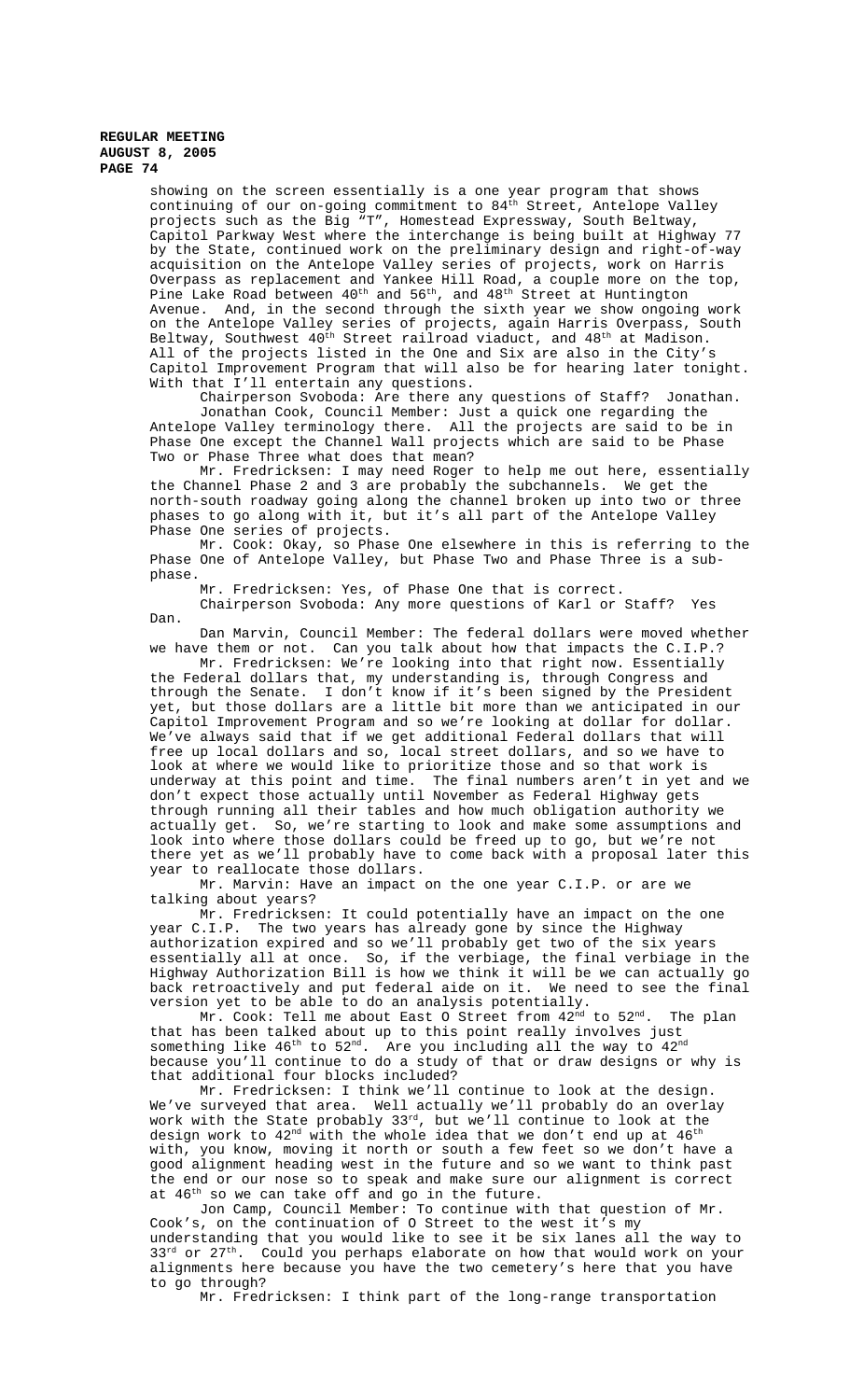plan update should help to address that as far as the need as to what number of lanes further west. We anticipate that three lanes each direction would probably meet further west. As to what point, I guess, is still up in the air for question. So, in the long-range transportation plan update we would be looking to try to figure those out. If the cemetery, as far as the alignment go, it's very tight in there so potentially we'd have to shift south to keep the north retaining wall where it is, narrow lanes up, narrow medians up. I mean we'll look at different options, but it potentially can be done from what we see, but there are impacts.

Mr. Camp: Well, I guess the big concern that I have is the impact that this would have on businesses and others along O Street because we start stop, start stop, start stop with construction as it was with the first six lane segment of O Street was rather challenging for a number of those businesses there. I guess I do not understand how we can expect additional businesses be infringed upon in that manner.

Mr. Fredricksen: Well, we have to stay financially constrained is one aspect of it. The other is getting through the  $48<sup>th</sup>$  intersection is a major hurdle as far as traffic congestion at that intersection. So, we're looking at different ways to try to speed that construction up to reduce those impacts.

Mr. Camp: Is it 48<sup>th</sup> Street, 48<sup>th</sup> and O that's driving the fact that you want to proceed with this next segment, but, if you didn't have that we could just wait until we got the funding?

Mr. Fredricksen: Potentially, but the more you add to the project the longer it would take as well. So, if you added another mile or two miles at the end further west its more volume of work and would take longer to do as well. I don't know if that answers ..... Those things would have to be studied a little bit more in depth.

Mr. Camp: I guess I just have a concern on this because I have a realty check. I know it looks pretty on paper to have those six lanes to be conducive to traffic flow, but if you destroy what's there as far as economic viability I don't know that you've gained anything and I have a real concern for businesses there in Lincoln that we don't just blight the area through all these closures.

Mr. Fredricksen: Well, reconstruction is difficult no matter what area in the city or any city for that matter which is why we definitely want to look to any kind of phasing of contract requirements to get it done sooner than later. There are some opportunities and that is what we're looking at. A good share of the project doesn't have any. You know, I don't want to undermine anything else, but with the economic projects of the north and south side of O Street we don't want to close a road off right when they open their doors either while at the same time we need to minimize the disruption to those who are already on that corridor at the ends of those corridors. We're balancing all those needs between the finances we have and the area of town we're in.

Chairperson Svoboda: We have reached the second part of this Public Hearing. During this segment of the hearing all interested parties who would like to present a statement, comment, or ask questions pertaining to this proposed program may do so! In presenting your statement, you may do so in one of several ways. Your statement may be entirely oral, you may have a prepared written statement which you may read; or if you have a written statement and do not wish to read it into the record, you may simply give the statement to the City Clerk. It will be included as part of the official hearing record. Because a record of this hearing must be kept, it is requested that when you come forward to comment, you sign the sign-up sheet, then state your name and address and please spell your last name. Now, anyone interested in making a statement on this program may do so. I will comment that even though the C.I.P. is part of our annual budget this is an open chance for those wishing to speak only to the One and Six Year Street Plan to come forward. By a raise of hand is there anyone who wishes to speak on the One and Six Year Street Plan and Highway Plan? See none thank you. Do any Council Members wish to make any comments or have any further questions. I see none as well. If there are no comments I will make some concluding remarks. Let me remind you that the statements or exhibits received on or before August 18, 2005 will become a part of this hearing record. The information received at this hearing and during the comment period will be evaluated by the Public Works Department and subsequently by the City Council. Final action will be taken by the City Council during adopting the C.I.P. budget. It is now 5:40 p.m. and the Public Hearing is closed. We will now go into our annual budget, 2005-2006 Mayor's Recommended Annual Operating Budget and Capital Improvement Program of 2005-2006 through 2011.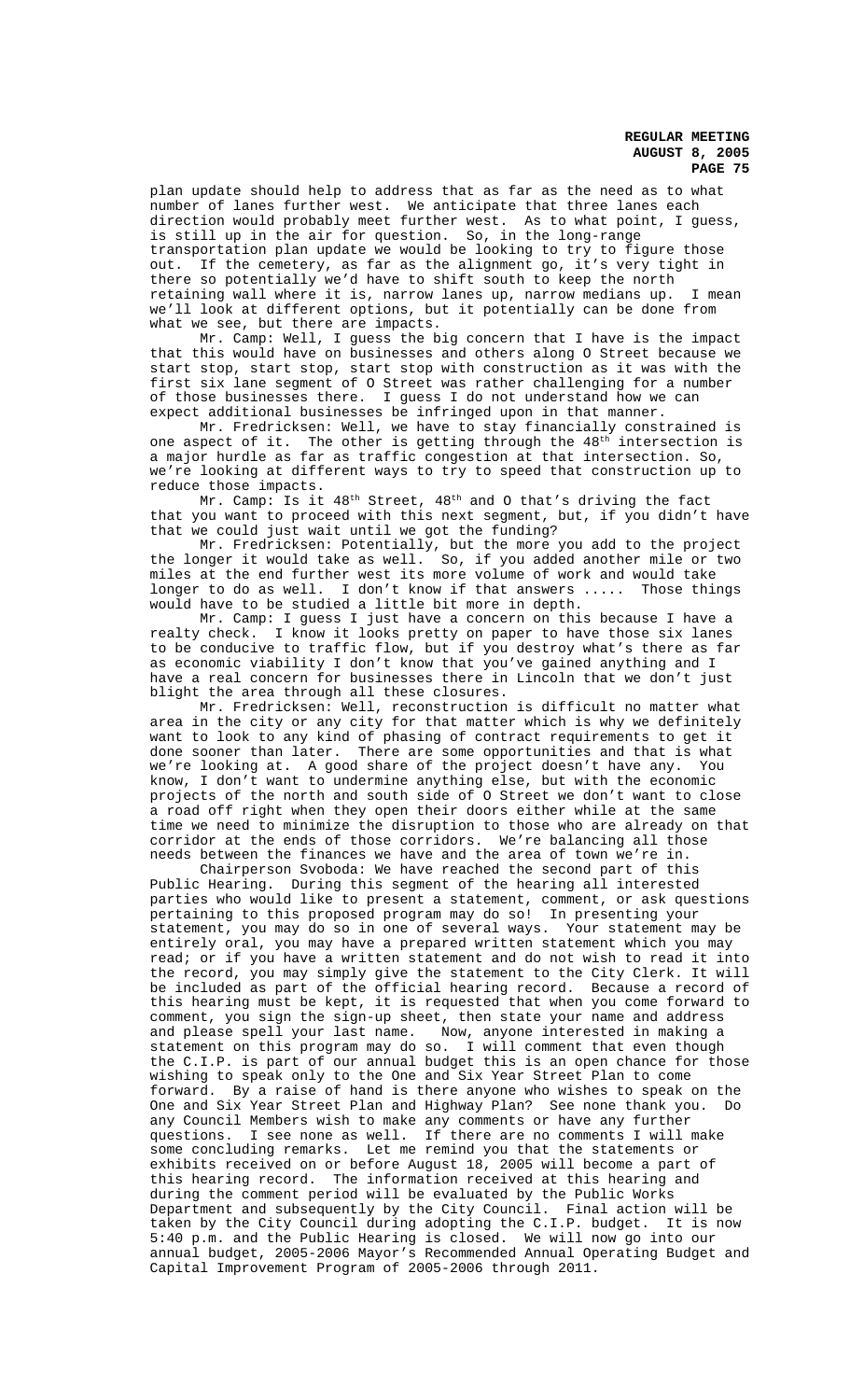# **2005-2006 MAYOR'S RECOMMENDED ANNUAL OPERATING BUDGET & CAPITAL IMPROVEMENT PROGRAM FY 2005-2006 - 2011**

City Clerk: As part of the recommended budget the City proposes to take the following action allowed by LB 989 as passed by the 1998 Nebraska State Legislature.

1. The Mayor's recommended Budget anticipates the use of allowable growth and the tax base above the 2.5% already provided by LB 989 for improvements to real property as a result of new construction, additions to existing buildings, any improvements to real property which increase the value of such property, and any increase in valuation due to annexation, and any personal property valuation over the prior year. This increase is estimated at 2.5% pending certification of final valuations from the County Assessor's office. It is the City's intention to utilize the final percentage increase in growth, as provided by the certified final valuations, to increase the restricted funds base and to utilize various other lid exemptions provided in LB 989.

2. The City intends to carryover all unused restricted fund authority from prior and current fiscal years as well as any unused restricted fund authority from the 2004-2005 budget to future fiscal years. This unused restricted fund authority is estimated at up to \$13,000,000, but depends on final completion of lid documents to be filed with the State Auditor's office. It is the City's intention to carryover all unused restricted funds authority as determined by final completion of the form. And now, Budget Officer Steve Hubka will make some brief comments.

Steve Hubka, Budget Officer: I would just like to cover a few major points of the budget for the viewing public and the citizens that are here tonight. The budget does not propose any increase in the property tax rate except for that is for the additional cost of the voter approved bonds. As you all know we are waiting on final evaluations from the County Assessor in order to finally set the tax rate, but at this point we're not expecting any increase in property tax rate. There are no change in the swimming pool hours or the library hours being proposed in the budget. The City Council has had the budget now for five or six weeks and has reviewed the budget with departments and has taken a tentative vote and one of the things that has been done is that the Council has tentatively voted to restore funding for the Municipal Band Concerts. The Administration is in support of that restoration of funding. We did reduce 18 permanent positions in the Mayor's budget. We're pleased to report there won't be no layoffs of current City staff as a result of that. That's to the credit of various departments that have been planning for a number of months and our City Personnel Department. It was mentioned earlier in the testimony about the StarTran rates, the Ride for Five Program, low income bus program, is fully funded. So those are a few items or a few points I wanted to make as we start off the budget hearing.

Les Helms, 5721 Gladstone, President of the Automated Transit Union which represents StarTran mechanics and bus drivers, came forward to ask that the Journeyman Mechanic be reinstated. Discussion followed.

Leona Bullock, 4210 N. 73<sup>rd</sup> Street, came forward to request the reinstatement of the African American Healthy Home Community Outreach Specialist to the Health Department budget.

Annie Stokes, 6510 Campbell Dr., came forward to request the reinstatement of the African American Healthy Home Community Outreach Specialist to the Health Department budget.

Florine Joseph, 1240 N. 24<sup>th</sup> Street, asked that the elimination of the African American Health Home Community Outreach Specialist be reconsidered.

Lela Shanks, 2761 Randolph, came forward against the elimination of the African American Healthy Home Community Outreach Specialist. Discussion followed.

Lucy Nevels, P O. Box 80175, came forward representing the National Council of Negro Women, against the elimination of the African American Healthy Home Community Outreach Specialist.

Jerry Hoffman, 3000 S. 72nd St., #3, came forward to express the need for more trails and parks in the new areas of the city and the decline in resources to maintain the current parks & trails.

Larry Zink, 4926 Leighton Avenue, Board member of the University Place Community Organization, came forward to speak on behalf of the Lincoln Neighborhood Alliance, and to express concerns of the neighborhood services (parks, trails, schools), infrastructure finance (maintenance) and replacing lost or removed trees.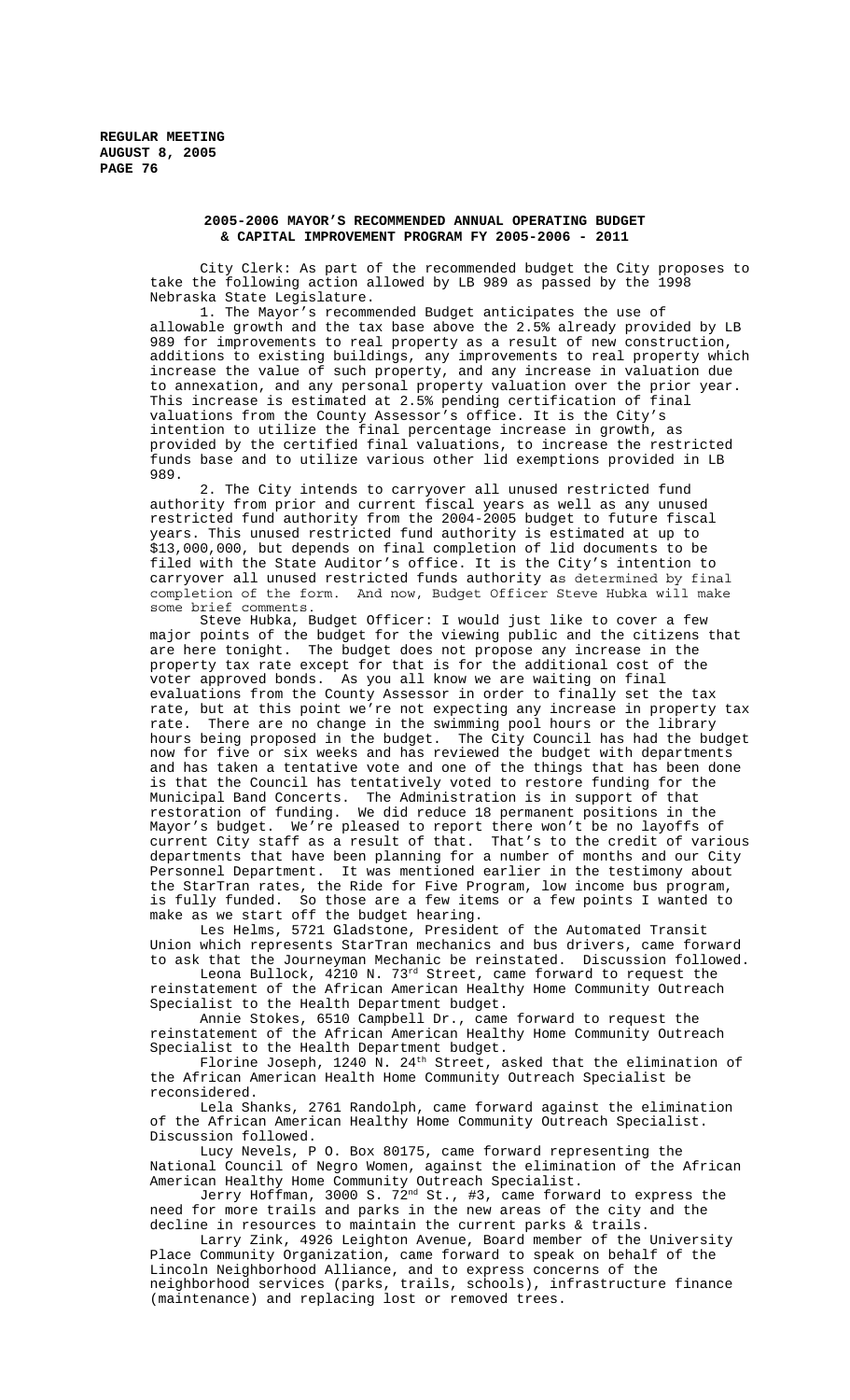Randy Smith, 705 S. 32nd St., came forward representing Woods Park Neighborhood Association and Citizens for Quality Parks and Trails to express that he feels the parks & trails have a major economic value and supports a need for a task force to establish how to return to a level of funding to maintain the City's parks and trails.

Mary Roseberry Brown, 1421 F Street, President of Friends of Wilderness Parks expressed the need to purchase more greenspace around Wilderness Park to be developed for flood control.

Sheryl Burbach, 400 W. Dilin, Chair of Community Forestry Advisory Board, presented facts of Lincoln's green infrastructure.

Karen Hand, 6401 Concord Circle, Parks & Recreation Advisory Board, expressed concern of declining funds each year for the Parks  $\&$ Recreation Department. Discussion followed.

Bob Ripley, 3022 Williams Street, representing the Parks & Recreation Foundation, stated they will participate with the City to find ways to help the Parks Department with funding.

Rick Baxter, Lincoln resident, Secretary and Board Member of the adult baseball league, expressed a concern for the need of more baseball facilities and maintenance of the current facilities. Discussion followed.

Joan Phelan, 1715 Pawnee St., stated she commutes by bicycle and would like safer routes to travel on.

Marilyn McNabb, 1701 W. Rose St., Board Member of Wilderness Park, requested the half time person at the Nature Center be restored.

Curt Donaldson, 2860 R Street, member of the Great Plains Trails Network and also the Pioneer Parks Nature Center Board, stated he helped draft a resolution for a very fast track study to get the Council information and recommendations by the fall budget retreat for the Parks and Recreations Department. Discussion followed.

Ginny Wright, 814 Lyncrest Dr., member of the Lincoln Neighborhood Alliance, discussed funding for sidewalk repairs. Discussion followed.

Carol Brown, 2201 Elba Circle, was in favor of the City Auditor position. Americruise should be allowed to come back to Lincoln. She showed pictures of cracked & broken sidewalks, driveways, & streets in new developments and feels Public Works should review the developers work and make them guarantee their work. Discussion followed.

Glen Cekal, 1420 "C" Street, stated his opinion for the need to license duplexes and to hire a City Manager.

Kenny Nelson, 410 N. 48th St., asked that the Handivan operate on Saturdays, to have more Handivans running on Saturday and for it to be affordable for the low income and handicapped.

### **BREAK 7:35 P.M. RECONVENED 7:43 P.M.**

Paulette Jones, 12461 Riad St., Detroit, MI, came forward against cutting the African American Healthy Home Outreach Specialist position. Kathy Johnston, 601 S. 18<sup>th</sup> Street, #303, came forward as the Treasurer of the Human League of Dignity against the Handivan increase.

Peter Katt, President of Lincoln Independent Business Assn., came forward to introduce Coby Mack, Executive Director of LIBA.

Coby Mack, Executive Director of LIBA, came forward in support of the independent performance auditor. They are against amending the pay range of the M class. LIBA thanked the mayor for looking into the health insurance costs, moving \$250,000 from non-street funds back to street funds, and for adding money to the Police and Fire Pensions. It was suggested the Police and Fire Department collocate when building new facilities. It was suggested to look at the number of responders and to have the new independent performance auditor look into ways of making EMS a profit center. LIBA is in favor of privatizing the Handivan. They are concerned about the spending down of the City's reserve and feel the wheel tax and City sales tax for motor vehicles be spent on road building projects. It is suggested the City Council take a second look at the Living Wage and how it is impacting City Contracts. It is requested that parking costs be held down because higher parking costs have caused business owners to move from downtown because of parking needs of employees. Economic development means jobs. Discussion followed.

Laura Moore, 3900 Prescott Avenue, came forward against raising the Handivan fees.

Don Gill, 3511 Cooper, came forward to say thank you for rescinding the budget cut proposed for the Lincoln Municipal Band.

Monte Froehlich, 6011 S. 72<sup>nd</sup> Street, came forward to ask that economic development be a priority to the City Council. Discussion followed.